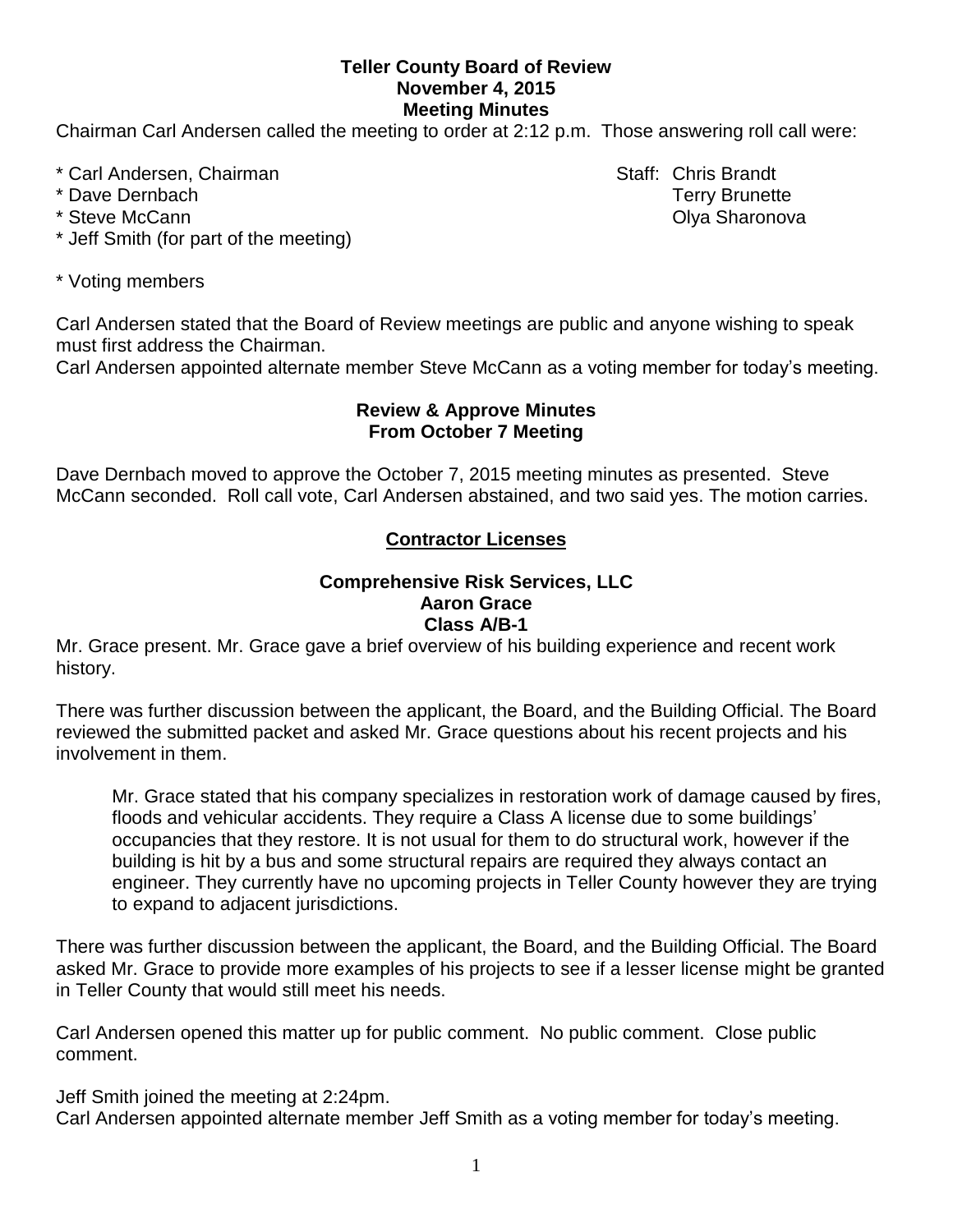Chris Brandt indicated everything was in order with the State and verified the name of the company with the applicant.

After further consideration the Board suggested to Mr. Grace a Class B-1 License due to his letters of reference not being strong enough for a Class A license in Teller County. Mr. Grace agreed to the Class B-1 license and changed his application to reflect it.

Dave Dernbach moved to grant Comprehensive Risk Services, LLC, with Aaron Grace as the examinee, a Class B-1 license. Steve McCann seconded. Roll call vote, Jeff Smith abstained, and three said yes. The motion carries.

#### **Jenkins Services, LLC Michael Wijdoogen Class A**

Mr. Wijdoogen present. Mr. Wijdoogen gave a brief overview of his building experience and recent work history.

There was further discussion between the applicant, the Board, and the Building Official. The Board reviewed the submitted packet and asked Mr. Wijdoogen questions about his recent projects and his involvement in them.

Mr. Wijdoogen stated that his company started out by designing and building churches in the late 70's, however with time the company changed to specialize in unique insurance restorations caused by fires. They do design, structural, and construction within the company with 15 office locations all over the United States. He is a licensed architect that also currently holds construction licenses in other states for his company.

Carl Andersen opened this matter up for public comment. No public comment. Close public comment.

There was further discussion between the applicant, the Board, and Chris Brandt about the company's workers compensation insurance and if it covers the state of Colorado. After further clarifications the workers compensation insurance was accepted. There was discussion regarding the company name for the license.

Jeff Smith moved to grant Jenkins Services, LLC dba Jenkins Restorations, with Michael Wijdoogen as the examinee, a Class A license. Dave Dernbach seconded. Roll call vote and all said yes. The motion carries.

## **T-Bone Construction, Inc. Michael Thibault Class A**

Mr. Thibault present. Mr. Thibault gave a brief overview of his building experience and recent work history.

There was further discussion between the applicant, the Board, and the Building Official. The Board reviewed the submitted packet and asked Mr. Thibault questions about his recent projects and his involvement in them.